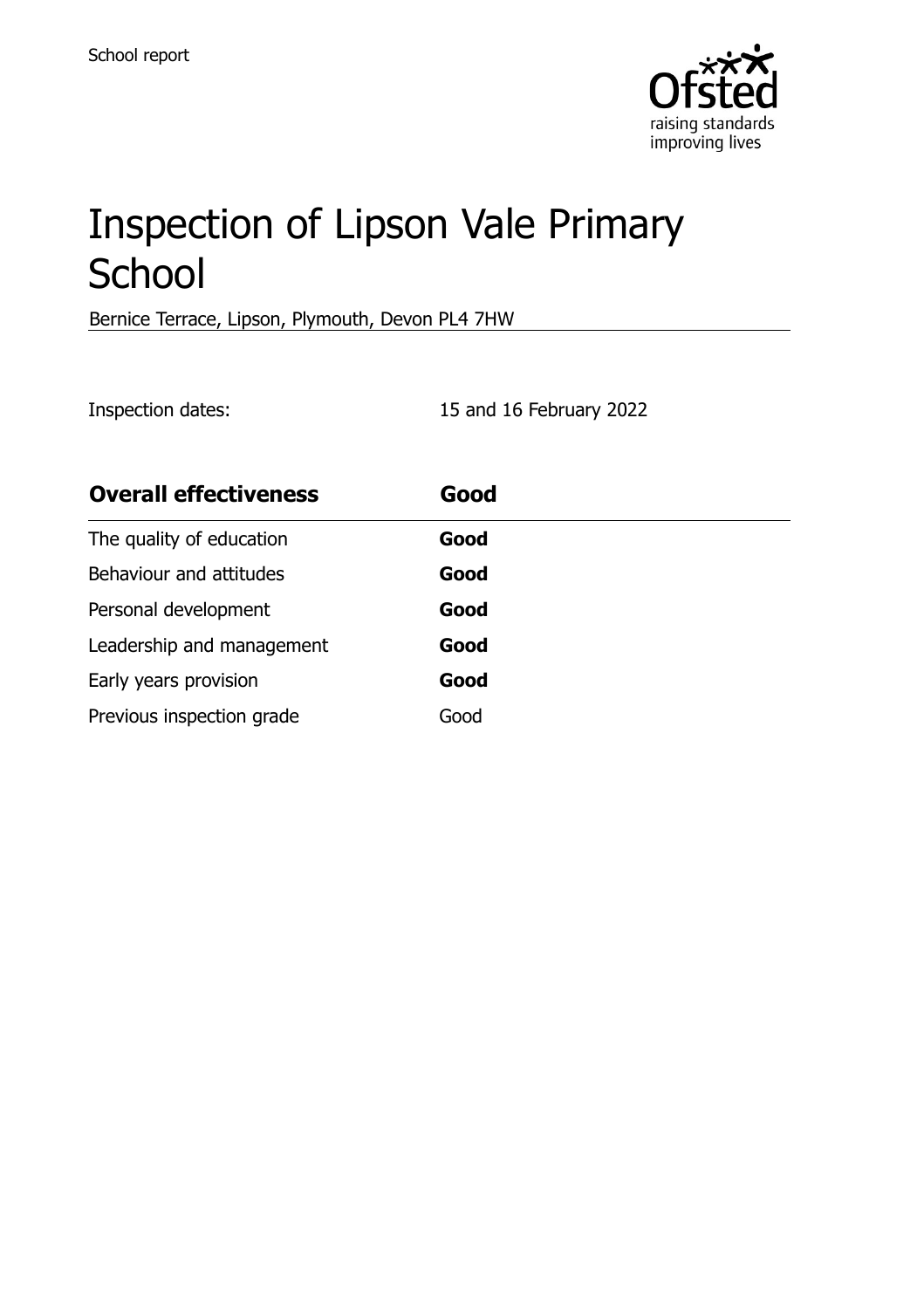

# **What is it like to attend this school?**

Pupils are happy and safe at Lipson Vale Primary School. Pupils, parents, and staff agree that the school has improved since its previous inspection.

The new headteacher has placed building strong relationships at the heart of the school's work. Staff share his commitment to this approach. Staff work hard to understand pupils' feelings and emotions. Leaders have set up systems to help pupils to explain how they feel. For example, pupils like using the 'window of tolerance'. Pupils use this approach to describe their emotions and access support when needed.

Leaders and teachers have high expectations of pupils' work and behaviour. Pupils take pride in their work. Pupils are polite and well-mannered. Bullying is rare and staff deal with it swiftly and effectively when it occurs.

Music is an important aspect of school life. Pupils described singing in the choir and playing in the orchestra as 'fun' and 'amazing'. The school has a converted bus which is a dedicated music room. Next to the bus is an outdoor stage used for public performances. This enables the local community to enjoy the music created by pupils.

#### **What does the school do well and what does it need to do better?**

Leaders have a clear vision for the school. They have an accurate understanding of its strengths and weaknesses. Effective communication and training have helped staff understand and implement the identified priorities successfully. In addition, the local authority and the restructured governing body support and challenge school leaders effectively. As a result, leaders have addressed the concerns identified at the time of the previous inspection.

In key stages 1 and 2, leaders have designed a curriculum to help pupils gain essential knowledge and understanding. The curriculum outlines what pupils are expected to learn step by step in each subject. In addition, pupils apply what they have learned in different contexts. For example, in history, pupils are supported to think like historians, as well as know historical facts and figures. Teachers use a range of assessments to check pupils' recall of what they have learned. Teachers adapt their planning to ensure that pupils learn more and remember more over time.

Reading is a priority at the school. Phonics teaching is structured carefully to support learning. Pupils start learning the sounds that letters make as soon as they start school. Pupils build successfully upon what they have learned before. Books match the sounds they are learning. Teachers identify quickly those pupils who fall behind. Well-trained staff provide additional support, which helps these pupils to catch up rapidly.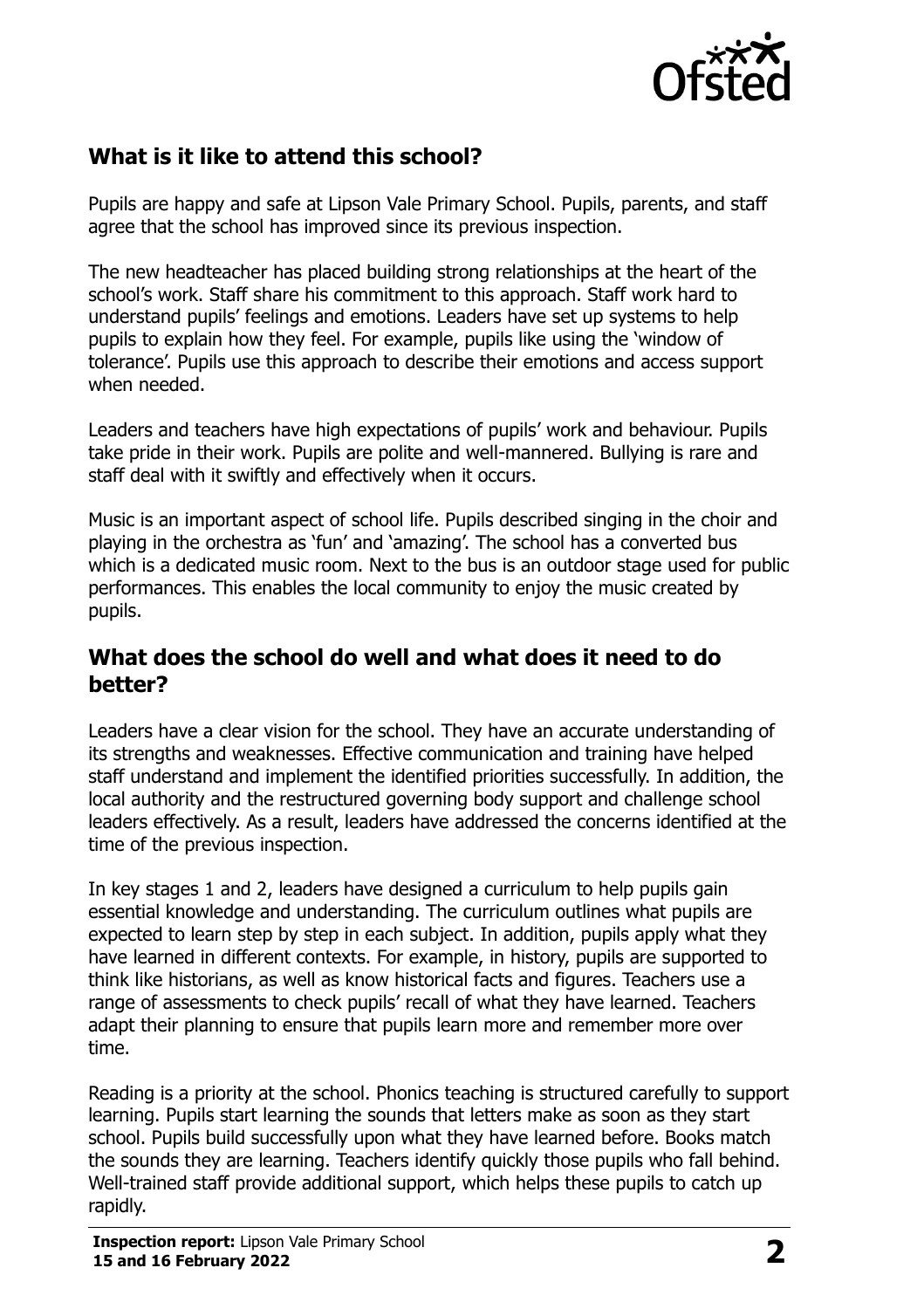

In the early years, children learn mathematics and early reading through a wellplanned and sequenced curriculum. In these subjects, children build skills and knowledge effectively over time. However, leaders have not established clear intentions for what they want children to learn in other areas of the curriculum. As a result, the curriculum does not always meet the needs of children.

Pupils with special educational needs and/or disabilities (SEND) have their needs identified and responded to quickly. Such pupils follow the same curriculum as their peers and achieve well. Pupils' individual support plans are precise and leaders review these plans regularly. Leaders provide additional guidance for teachers to support pupils who have education, health and care plans. As a result, teachers respond in a timely fashion to pupils' changing needs.

Pupils behave well. They are polite and respectful to others. Behaviour and relationships contribute positively to learning. Pupils understand and follow the school's 'ready behaviours'.

Personal development is a strength of the school. Leaders have developed an ambitious curriculum for personal, social, health and economic education (PSHE). Leaders use local resources and charities to support the PSHE programme. For example, a local charity works in the school, exploring many topics, including modern slavery. Pupils discuss issues confidently and maturely, such as respect and positive relationships.

Musical and sporting activities happen in abundance. The school orchestra is an accomplished unit and pupils play and perform to a high standard.

Pupils are proud of their school and acknowledge the improvements that have been made. Staff appreciate the care and concern shown by leaders and enjoy working at the school.

# **Safeguarding**

The arrangements for safeguarding are effective.

Staff know the pupils well and receive comprehensive safeguarding training. They quickly recognise when a pupil might need support. Leaders keep appropriate records and work well to ensure pupils receive timely help. In addition, leaders liaise effectively with external agencies.

Leaders keep the necessary safeguarding records for staff and visitors at the school. Leaders take the steps needed to ensure that newly appointed staff are suitable to work with children.

During lessons, pupils learn how to keep themselves safe online and in the community.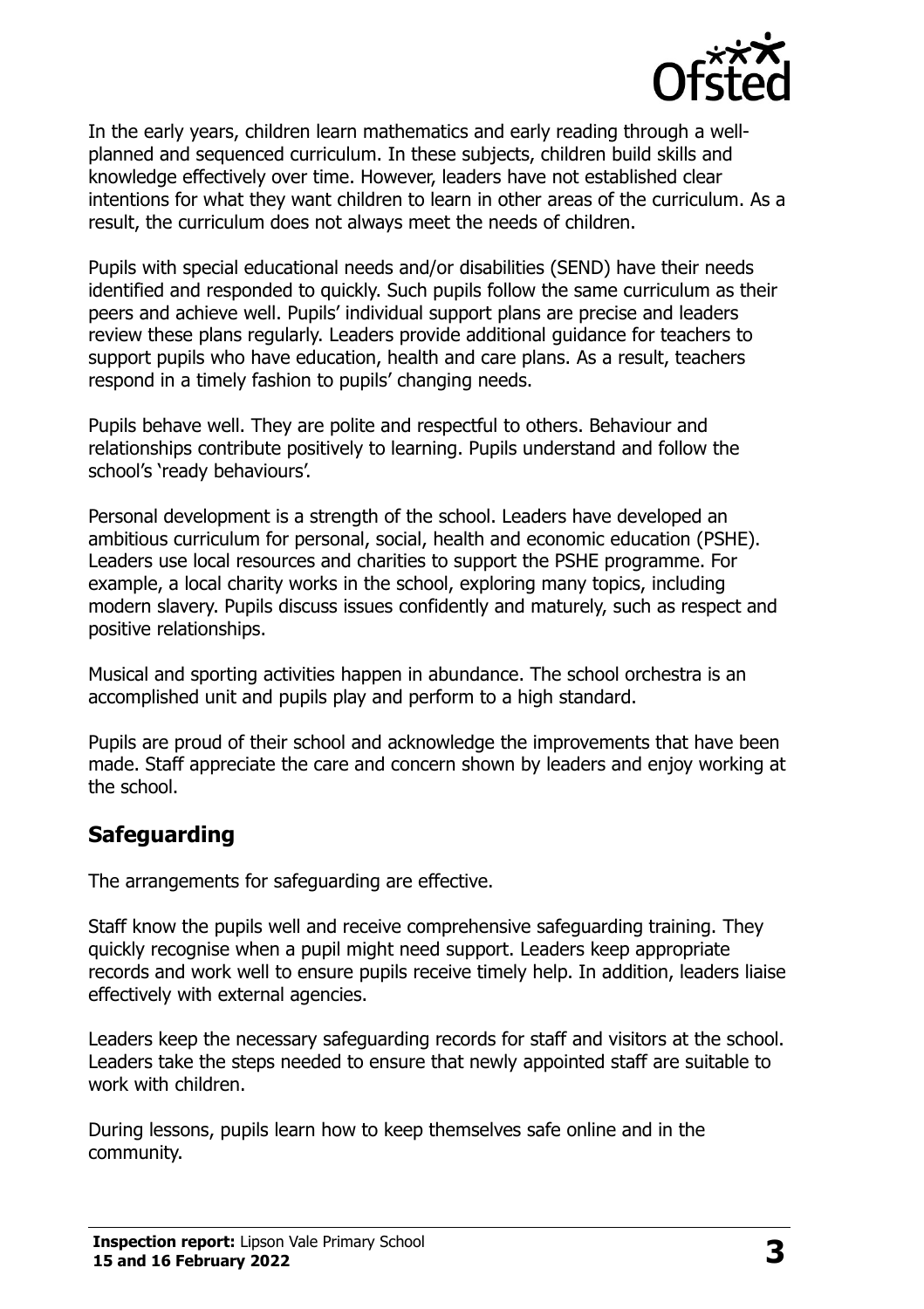

# **What does the school need to do to improve?**

#### **(Information for the school and appropriate authority)**

 $\blacksquare$  In the early years foundation stage, the curriculum does not help pupils develop their knowledge and skills over time as effectively as it could. As a result, some children do not build regularly on what they know and can do. Leaders should take action to refine the early years curriculum so that it matches the high expectations seen in other key stages.

### **How can I feed back my views?**

You can use [Ofsted Parent View](http://parentview.ofsted.gov.uk/) to give Ofsted your opinion on your child's school, or to find out what other parents and carers think. We use information from Ofsted Parent View when deciding which schools to inspect, when to inspect them and as part of their inspection.

The Department for Education has further quidance on how to complain about a school.

If you are the school and you are not happy with the inspection or the report, you can [complain to Ofsted.](http://www.gov.uk/complain-ofsted-report)

### **Further information**

You can search for [published performance information](http://www.compare-school-performance.service.gov.uk/) about the school.

In the report, '[disadvantaged pupils](http://www.gov.uk/guidance/pupil-premium-information-for-schools-and-alternative-provision-settings)' refers to those pupils who attract government pupil premium funding: pupils claiming free school meals at any point in the last six years and pupils in care or who left care through adoption or another formal route.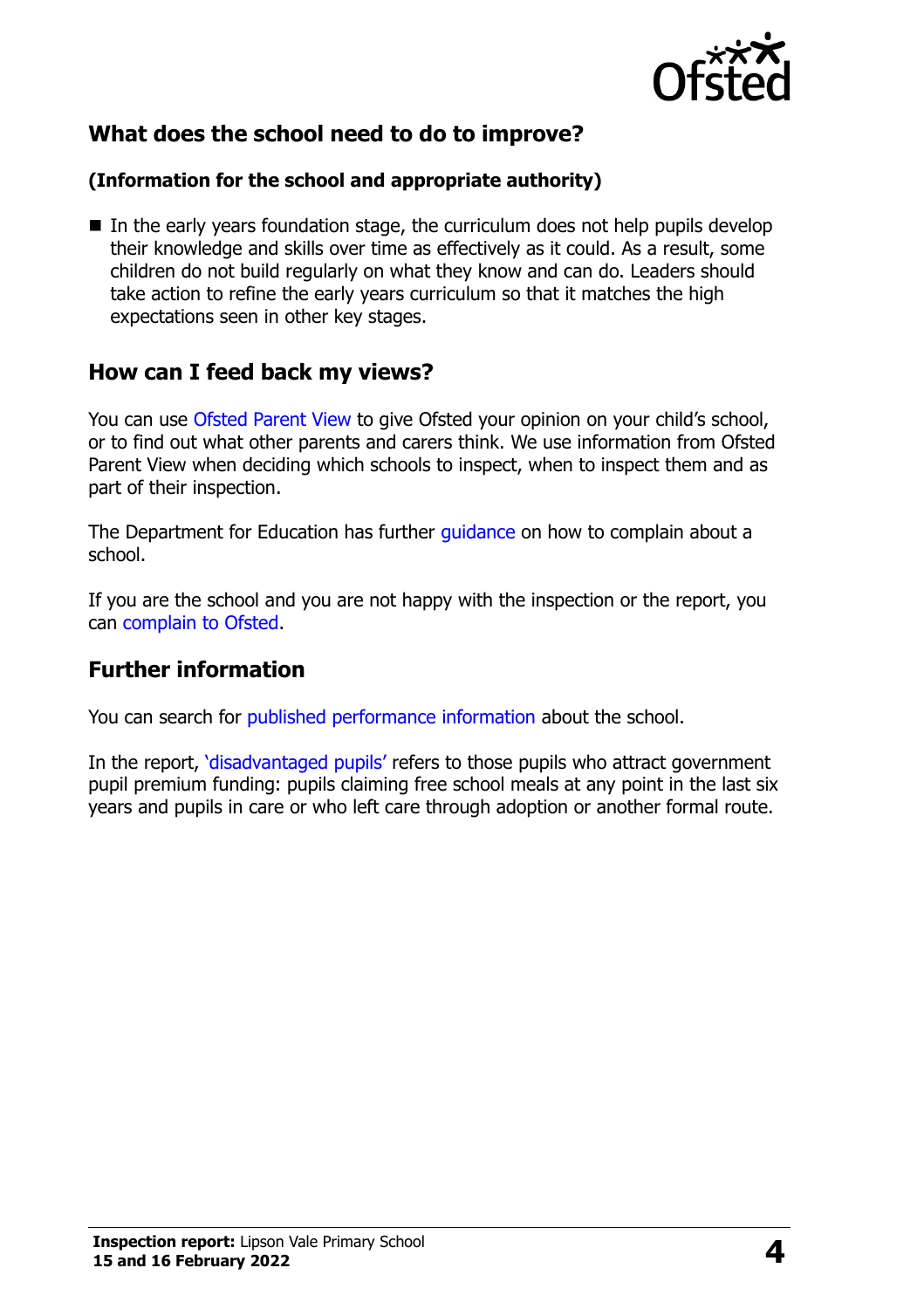

# **School details**

| Unique reference number             | 113298                                                         |
|-------------------------------------|----------------------------------------------------------------|
| <b>Local authority</b>              | Plymouth                                                       |
| <b>Inspection number</b>            | 10201005                                                       |
| <b>Type of school</b>               | Primary                                                        |
| <b>School category</b>              | Community                                                      |
| Age range of pupils                 | 4 to 11                                                        |
| <b>Gender of pupils</b>             | Mixed                                                          |
| Number of pupils on the school roll | 410                                                            |
| <b>Appropriate authority</b>        | The governing body                                             |
| <b>Chair of governing body</b>      | Faye Nimmo                                                     |
| <b>Headteacher</b>                  | Peter Lewis-Cole                                               |
| Website                             | www.lvps.co.uk                                                 |
| Date of previous inspection         | 13 December 2018, under section 8 of<br>the Education Act 2005 |

# **Information about this school**

- Since the previous inspection, a new headteacher has been appointed.
- The school does not use alternative provision.

### **Information about this inspection**

The inspectors carried out this inspection under section 5 of the Education Act 2005.

- This was the first routine inspection the school received since the COVID-19 pandemic began. Inspectors discussed the impact of the pandemic with leaders and have taken that into account in their evaluation of the school.
- Inspectors held meetings with the headteacher, deputy headteacher, curriculum leaders, the special educational needs coordinator, the early years leader and the leader responsible for disadvantaged pupils. An inspector had a telephone conversation with a representative from the local authority.
- **Inspectors carried out deep dives in these subjects: reading, mathematics, history** and music. For each deep dive, inspectors discussed the curriculum with subject leaders, visited a sample of lessons, spoke to teachers, spoke to some pupils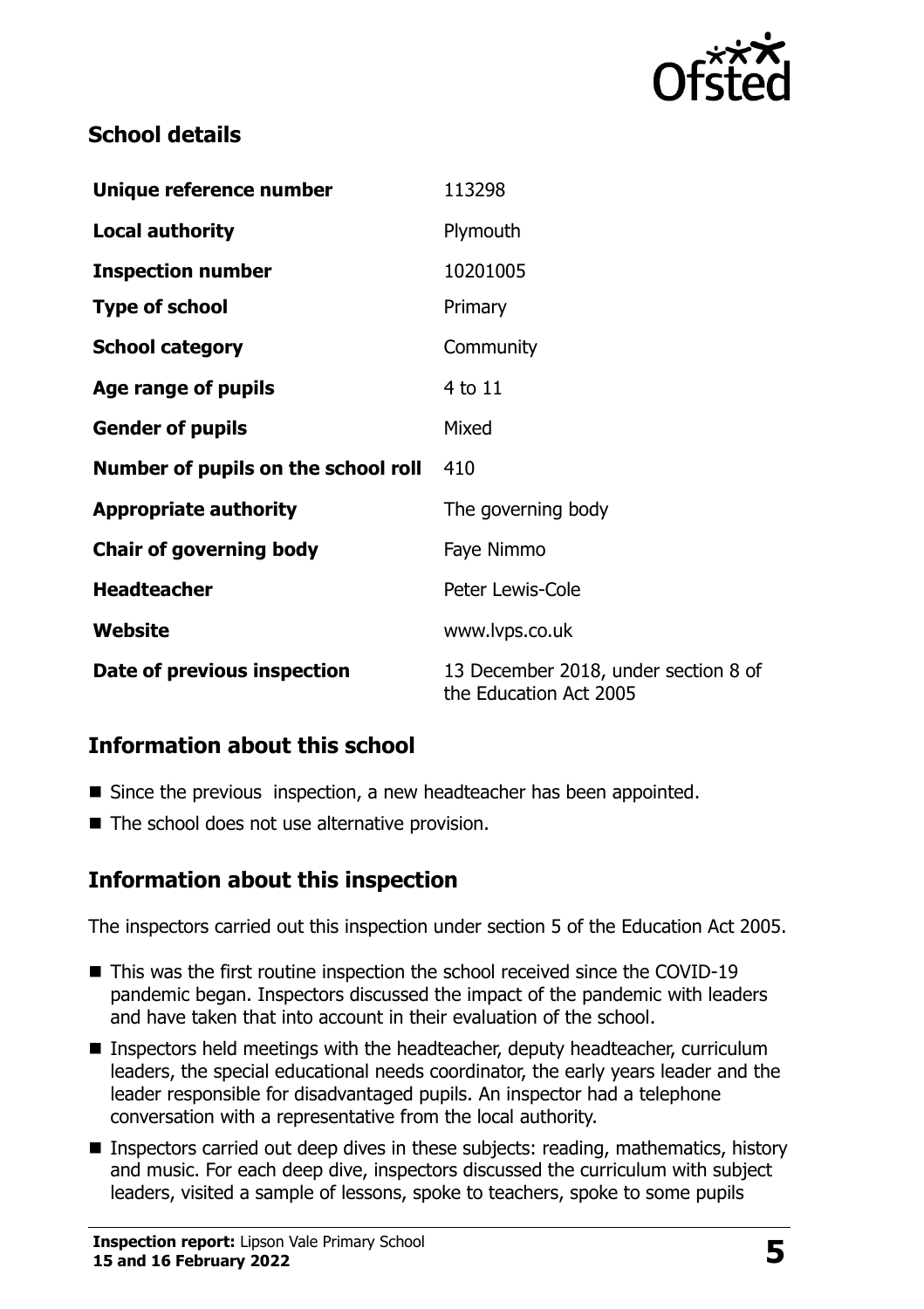

about their learning and looked at samples of pupils' work. Inspectors spoke to leaders about the curriculum in some other subjects.

- Inspectors reviewed the school's information on behaviour, bullying and attendance. Inspectors reviewed safeguarding records and spoke with leaders, staff and pupils about safeguarding arrangements.
- **Pupils were observed at lunch and in the playground. Inspectors also spoke** informally to different groups of pupils.
- **Inspectors considered the provision for PSHE, relationships and sex education,** health education and religious education.
- Inspectors considered the 46 responses to Ofsted's online survey, Ofsted Parent View, and the 29 free-text comments. Inspectors considered the 39 responses to Ofsted's staff survey and 54 responses to Ofsted's pupil survey.

#### **Inspection team**

| Mark Burgess, lead inspector | Ofsted Inspector |
|------------------------------|------------------|
| Non Davies                   | Ofsted Inspector |
| Mark Lees                    | Ofsted Inspector |